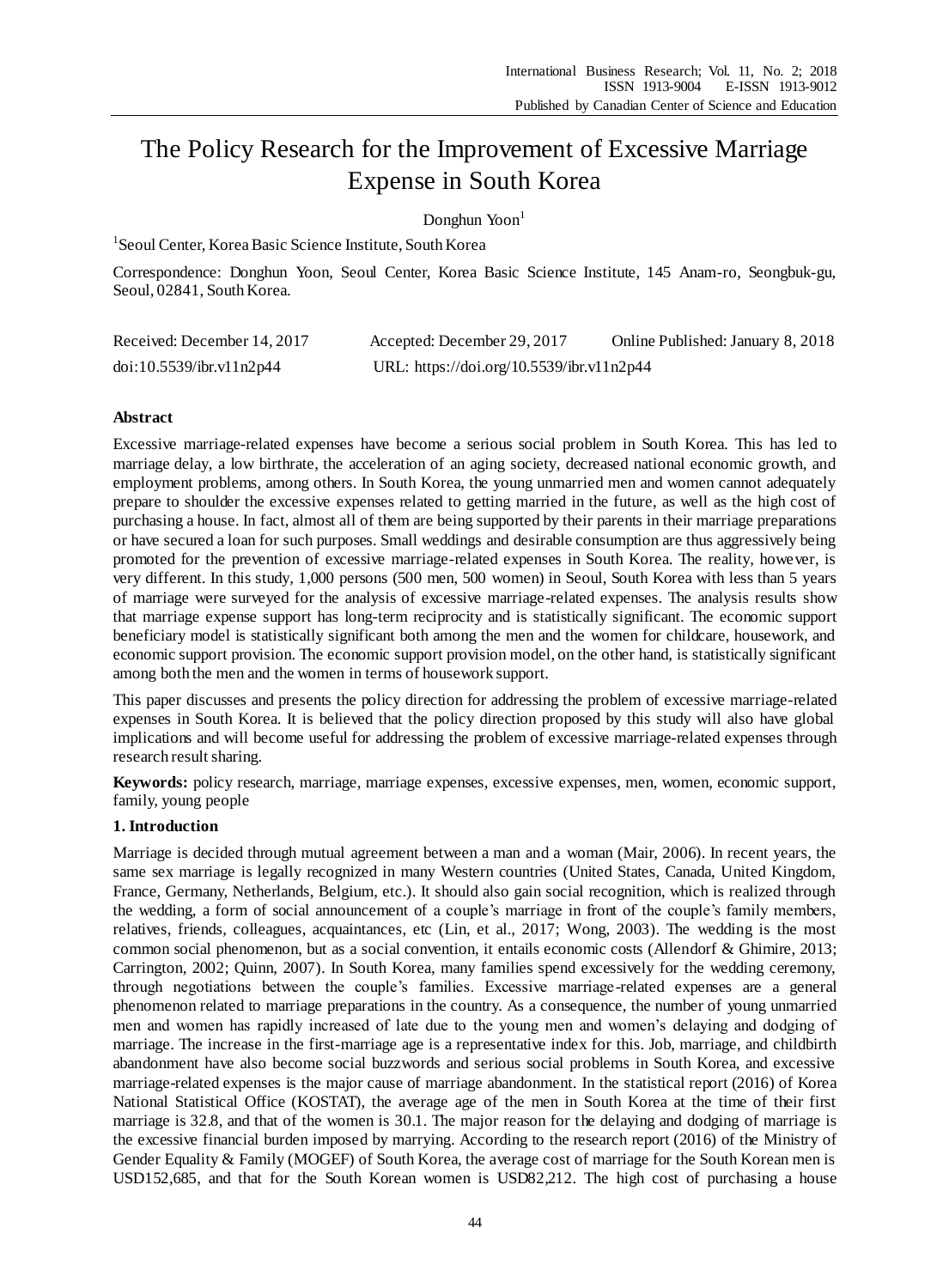accounts for a large portion of the excessive marriage-related expenses, and the house lease cost is almost equal to the house purchase cost. Young unmarried men and women cannot adequately prepare themselves to shoulder the house purchase cost because the country's financial system lacks provisions for mortgage, house lease cost support, and house purchase cost support. The parents are thus the ones who often shoulder a considerable part of the excessive marriage-related expenses, which imposes a financial burden on them. Marriage means that a man and a woman form a new family and maintain their independence in terms of economic resource management, but at present, the parents shoulder a large part of their children's marriage-related expenses so that their children can have an independent economic life, and based on this, their children acquire the ability to lead their own families independently. In South Korea, however, the parental support of the children does not end with the children's marriage. If a child requests for economic support from his/her parents after marriage, the parents usually oblige, providing their married children support for their purchase of a house and a car, and providing their married children childcare support, etc. This has become a serious social problem in South Korea. This article presents and discusses the proposed policy direction for addressing the problem of excessive marriage-related expenses. It is expected that the policy direction presented in this paper for addressing the problem of excessive marriage-related expenses will contribute to the prevention thereof, and of marriage delay. It is also believed that the policy direction proposed by this study will have global implications and will become useful for addressing the problem of excessive marriage-related expenses through research result sharing.

# **2. Theoretical Review**

# *2.1 Transactional Characteristics of Marriage*

Family relations include blood relationships and relationships with one's in-laws. The parent-child relationship is a representative blood relationship while conjugal relations are representative in-law relationships (Amato, 2007). Many anthropologists believe that the history of marriage can be traced to the legal position of women in the past, and their legal and economic dependence on men, who were the ones who possessed assets (Sherman & Badillo, 2007). Actually, marriage in the olden times was a contractual relationship that included various rights and obligations based on economic transactions rather than on romantic love. Scholars' definition of marriage confirms that marriage involves the transfer or flow of rights. It is a customary transaction that establishes the justification for a child to be born in the future from the relations between a man and a woman, a kind of transaction, and the resulting contract (Brake, 2007). The bride price and dowry are representative transactional characteristics of marriage. The bride price is the reward for childbirth and the accompanying labor, with the newborn transferred to the groom. It is a value that the family of the groom pays to the family of the bride, and is based on the importance accorded to the labor force of women as well as to the low status of the women in the society (Fincham, et al., 2007). The dowry consists of goods or money given by the groom's family to the bride's family. It is given to the bride and is regarded as her share in the assets of her family. In most cases, the transactions are done, and a deal is reached, by the parents and relatives of the bride and groom. The rationale behind this is that the groom and bride cannot shoulder their marriage-related expenses by themselves alone as these are excessive. The marriage is decided in accordance with the opinion of the one who will shoulder the marriage expenses, with the bride and groom agreeing formally to the decision (Mincy, et al., 2009). Since recently, however, women's property rights have been guaranteed, and the decision to marry has become voluntary on the part of the men and women in modern society. In most cases, the practices of spending much to prepare for the newly married couple's new life (house purchase, etc.) and of the ceremonial spending (wedding, honeymoon, etc.) are difficult to explain because in South Korea, the newly married couples are independent.

## *2.2 Social Exchange Theory*

The social exchange theory combines the economics, psychology, and sociology of mankind. It provides the framework of human relationships and gains sympathy from people for such relationships (Gottman, et al., 2002). This theory states that social interactions are formed and sustained for the motive of promoting people's respective interests, and that all the social-interaction actors progress while participating in a reciprocal compensatory behavioral system. The understanding of exchange resource and exchange method is premised on the analysis of the exchange situation (Singh, 2012). The exchange situation can be classified into the distributive exchange situation or the productive exchange situation. In a distributive exchange situation, the resource exchanged by the parties involved is a single type of the same-value resource. The exchange method involves direct transaction for the counterpart resource, and the characteristics of the relationship are determined through the relative exchange ratio of resources (Lefgren, & McIntyre, 2006). In a productive exchange situation on the other hand, the resources exchanged are the independent resources of each of the actors. The exchange method involves the joint consumption of the items jointly produced as calculated in combination with the other party's resources after the joint venture, or exchanging them with the other resources of an outsider (Groot &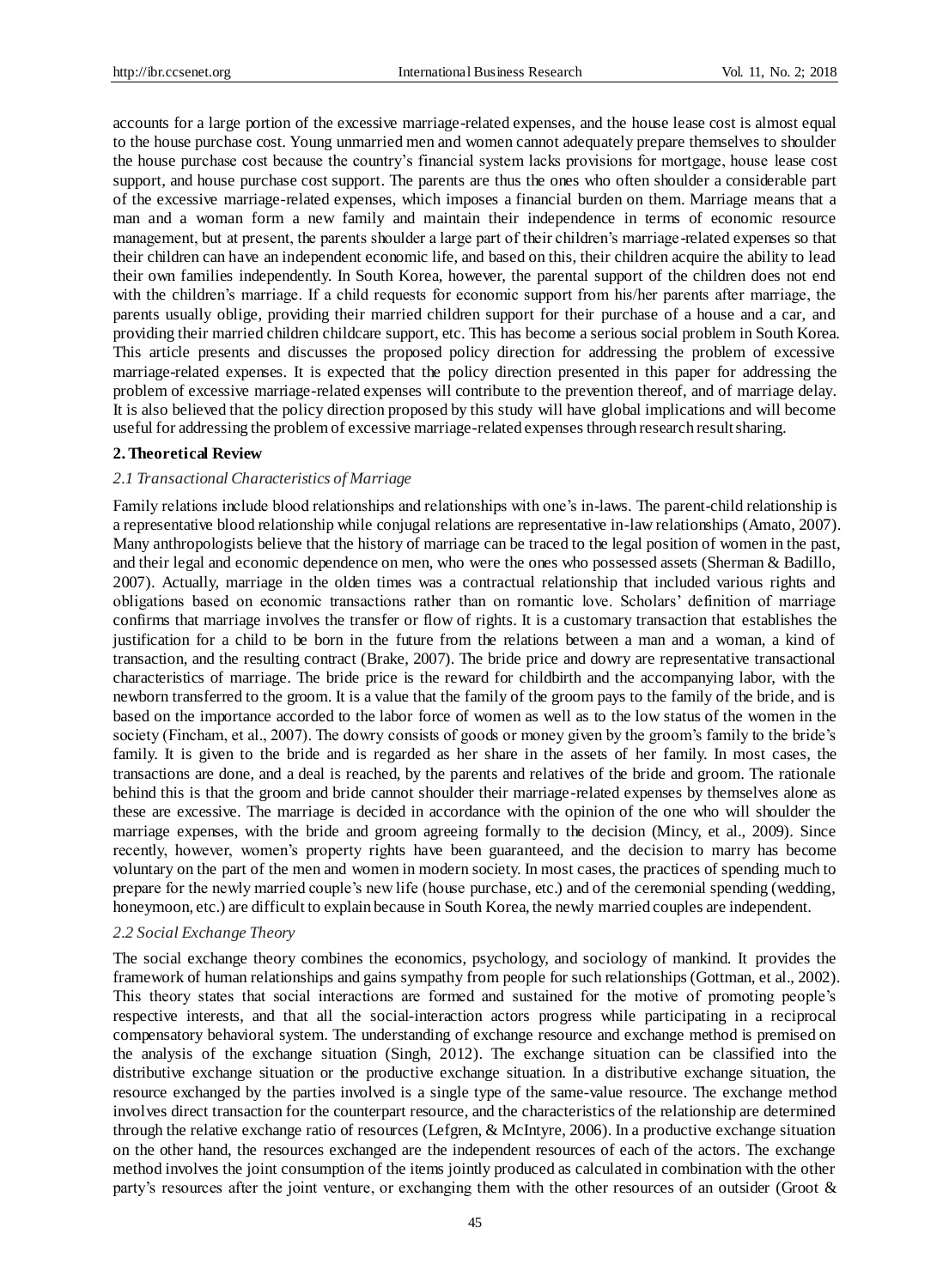Van Den Brink, 2003). To justify the hypothesis that the marriage cost will prove to be a productive exchange, the characteristics of the exchange are presented as follows. The first phase in the marriage process, in which a marriage decision is made from among the several promising prospects. According to the social exchange theory, when a person perceives himself/herself to be in a state of equilibrium, an exchange relationship is established, which means that the two persons have equilibrated in terms of the marriage exchange resources. Equilibrium here is in terms of complementarity. The second phase is the marriage preparation, which is the physical basis of life after the marriage decision. The bride and groom start a cooperative relationship in an exploratory relationship after making a marriage decision, and contribute their own independent resources to come up with a worthy product. In this case, the resources to be jointly invested are the marriage-related expenses. It has the transaction character of a productive exchange. One factor that is considered in determining the value of the product in a productive exchange is the quality of the invested resource unit. The more valuable the invested resource unit is, the greater the efforts that will be exerted to invest the best resource so that a greater value can be created. The third phase is the beginning of the marriage relationship with the end of the honeymoon. At this phase, the jointly invested products consumed through the interactive combination of the jointly invested resources are consumed. It is also assumed that this phase is related to marriage satisfaction. A productive exchange resource is an explanatory framework that applies to general marriage situations (McKenzie & Dales, 2017; Meltzer, et al., 2013). It is necessary to analyze the multilateral approach to the marriage situation, in which the contract between the couple's resources necessary for their marriage is entered into before the formal cooperative relationship begins.

## *2.3 Consumption Culture of Marriage*

The composition of cultural text is very different from the quantitative concept of marriage in the approach to determining the qualitative aspect of marriage. It is a natural process of growth due to the characteristics of marriage, and is strongly attributed to a ritual reflecting values, cultures, and norms. The visible value of two families, which is higher than the original value of the combination of two persons, creates a new consumer culture of marriage (Legros & Newman, 2010; Madison & Madison, 2013). In South Korea, the group culture is more important than the individual culture. Other people's eyes are perceived to be the most fearful factor. Therefore, ostentation rather than individual substance has a direct impact on the outcome of consumption. Critical opinions about the marriage of other persons are expressed, but there are contradictory consequences on one's own marriage. The wedding ceremony in South Korea has not improved from days past, and has been criticized. In the South Korean society, marriage is a typical consumption-related decision-making process in which the competitiveness and social status of a family are presented to the world. The marriage cost has a higher correlation with the income level or social status of the couple's parents than with the income of the man and woman to be married. The parents' influence on the marriage cost has a great impact. Marriage needs preparation in terms of the wedding ritual, honeymoon, etc., and focus should be placed on the cost, time, and efforts to be expended. Although weddings are of great value, excessive marriage-related expenses has become a serious problem. Thus, since recently, the young persons in South Korea have come to prefer a substantial but low-cost marriage. The consumers are bound to form a creative and sustainable consumer culture for such new creative practice through the consumption of small weddings.

## **3. Global Marriage Culture Trend**

In the United States, weddings are traditionally gorgeous. Of course, this means that the weddings are maximized according to the life and economic situation of the couple to be married. The marriage cost almost entirely involves the expenses for the wedding ceremony itself and the reception. The focus is on having wonderful weddings and great parties, even if holding these will entail excessive expenses. Since recently, however, many men and women in the United States have opted to marry frugally. Marriage-related expenses rarely become huge, except those for the wedding ceremony itself. The marriage culture is becoming increasingly practical. Parties and events are also more frugal than spectacular.

The United Kingdom also has a pragmatic and frugal marriage culture. As 90% of the British are Anglican, most of the weddings are held in the church. The groom takes care of the expenses, such as renting a wedding venue, and the bride pays for the bouquets, corsages, decorations, etc. Since recently, the grooms and brides have been very practical with regard to their marriage cost. Couples jointly shoulder the marriage expenses as well as the purchase cost of their new house. Also, the number of couples who put their property under both their names is increasing.

In Japan, most of the young people start their new life by borrowing money to purchase a small house. The wedding ceremony is gorgeous, and most of the young people prepare themselves for their marriage by saving.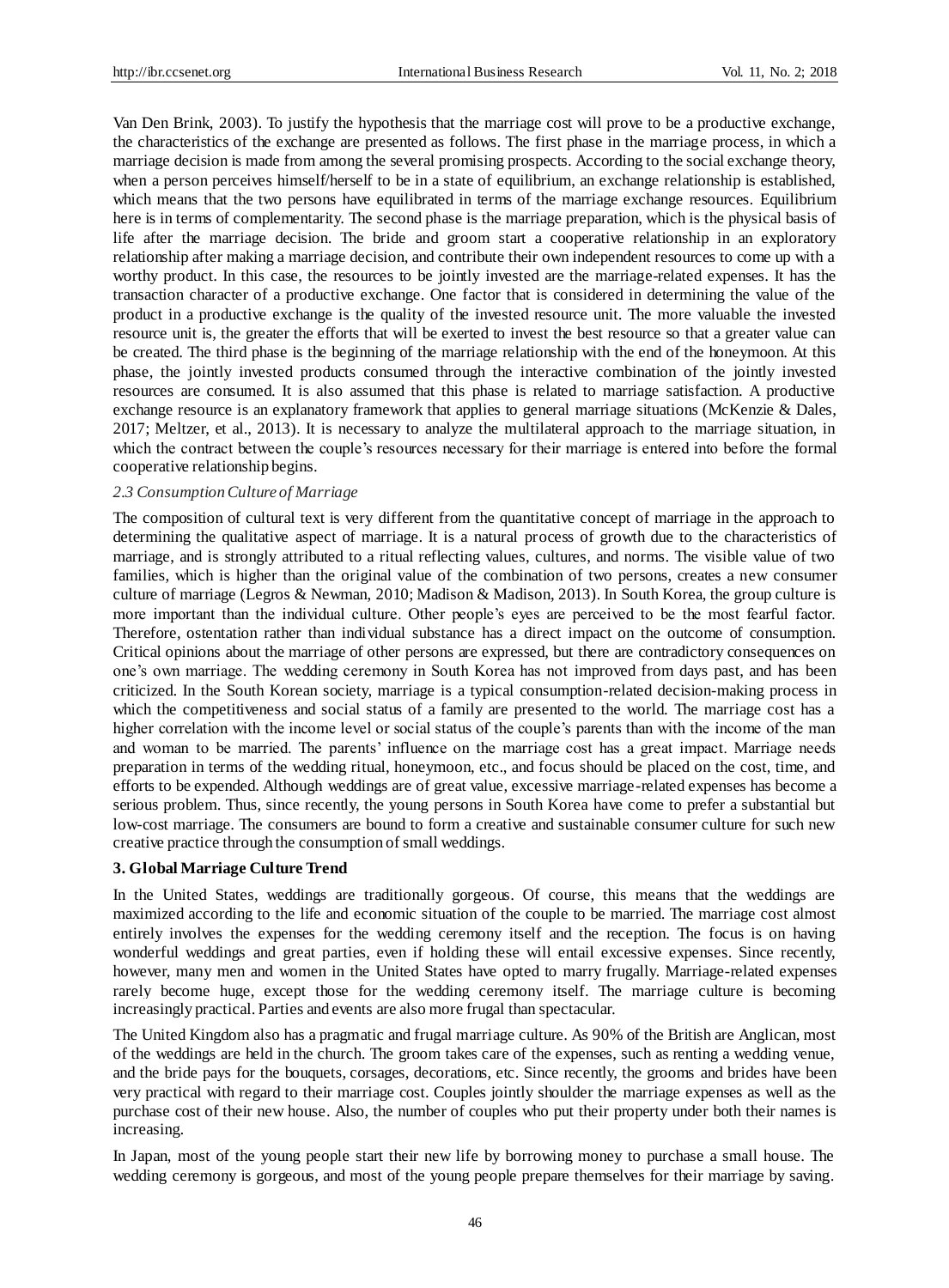They themselves shoulder the cost of their own marriage, and they celebrate and consider it the most splendid day in their life. They believe that they cannot impose on their parents that the latter provide them with marriage expense support. This is a common belief among the young people in Japan. The number of single people is rapidly increasing, however, and marriage is delayed for economic reasons.

In many Western countries, the same-sex marriage is introduced in the form of marriage based on human rights and citizenship rights such as individual rights to pursue happiness and equal rights. The first law providing for the same sex marriage was enacted in 2001 in the Netherlands. In recent years, the same sex marriage is legally recognized in many Western countries (United States, Canada, United Kingdom, Germany, France, Netherlands, Belgium, Iceland, Ireland, Luxembourg, Australia, Denmark, Sweden, Norway, Finland, Spain, Portugal, etc.).

## **4. Problems with regard to the Excessive Marriage-related Expenses in South Korea**

Since recently, economic problems (low income, employment instability, etc.) and excessive marriage- and housing-related expenses have become major factors for marriage delay and for avoiding marriage all together in the South Korean society. Marriage delay and the increase of the unmarried rate are the major factors contributing to a low birthrate. The decrease in the number of married couples and the higher marriage age are closely connected to economic problems (low income, employment instability, etc.) and to excessive marriage-related expenses. In South Korea, the number of young unmarried men and women has greatly increased due to indefinite marriage delay or the decision not to get married at all owing to the continuous employment instability, the high rate of youth unemployment, the high house prices, and the excessive marriage-related expenses. According to the report of South Korea's Ministry of Health and Welfare (MOHW) on the results of its 2013 marriage and childbirth trend survey, only 67.5% of the young unmarried men survey respondents and 56.6% of the young unmarried women survey respondents expressed the belief that marriage is needed. The young unmarried women's awareness of the necessity of marriage was especially low. In addition, 40.4% of the young unmarried men and 19.4% of the young unmarried women indicated that they could not marry due to economic problems (low income, employment instability, etc.), and 87.8% of the young unmarried men indicated that employment instability is the major factor for their marriage avoidance while it was the excessive marriage expenses for 86.3% of the young unmarried women. Korea Consumer Agency (KCA) of South Korea surveyed the awareness of the pressure caused by the high marriage cost among 500 marriage-contracting parties and 500 parents (2013). The survey results are shown in Table 1.

| Classification                  |                       | Wedding<br>cloth | Wedding<br>present | Home<br>furnishing | Wedding<br>cost | Honeymoon | House<br>purchase<br>cost |
|---------------------------------|-----------------------|------------------|--------------------|--------------------|-----------------|-----------|---------------------------|
|                                 | Mean                  | 3.64             | 3.62               | 3.63               | 3.49            | 3.52      | 4.40                      |
| Marriage-contracting<br>parties | N                     | 367              | 376                | 403                | 475             | 415       | 427                       |
|                                 | Standard<br>deviation | 0.888            | 0.865              | 0.900              | 0.997           | 0.927     | 0.793                     |
|                                 | Mean                  | 3.59             | 3.54               | 3.56               | 3.47            | 3.43      | 4.39                      |
| Parents                         | N                     | 367              | 392                | 417                | 489             | 430       | 469                       |
|                                 | Standard<br>deviation | 0.927            | 0.951              | 0.923              | 0.943           | 0.889     | 0.779                     |

|  |  | Table 1. Survey results for marriage cost pressure awareness |  |
|--|--|--------------------------------------------------------------|--|
|  |  |                                                              |  |
|  |  |                                                              |  |

Marriage has been expanded in appearance of late for the commercial and material aspects, and the marriage cost is continuously increasing. This is the major cause of marriage avoidance and points to excessive consumption and empty formalities and vanity (Ministry of Gender Equality & Family (MOGEF) of South Korea, 2012). The number of young unmarried men and women is greatly increasing due to the indefinite marriage delay or the decision not to get married at all owing to the escalating cost of holding a wedding. To help their children, parents give up their preparation for old age or secure a loan for their child's marriage. Economic support is given by the parents to their children to ensure the stability of the newlyweds' new life together. This, however, is done at the expense of the economic stability of the parents in their old age. To prevent this from happening, many young people in South Korea have opted to delay their marriage or even not to get married at all. As a result, the marriage rate is decreasing, and the birthrate is becoming lower.

# **5. Analysis Data and Research Specimens**

In this study, the population group consisted of 1,000 persons (500 men, 500 women) in Seoul, South Korea with less than 5 years of marriage. The marriage and childbirth trend survey result report (2016) of the Ministry of Gender Equality & Family (MOGEF) of South Korea was utilized for this study. The utilized data were samples extracted from the population group through cluster sampling. The research data were extracted through the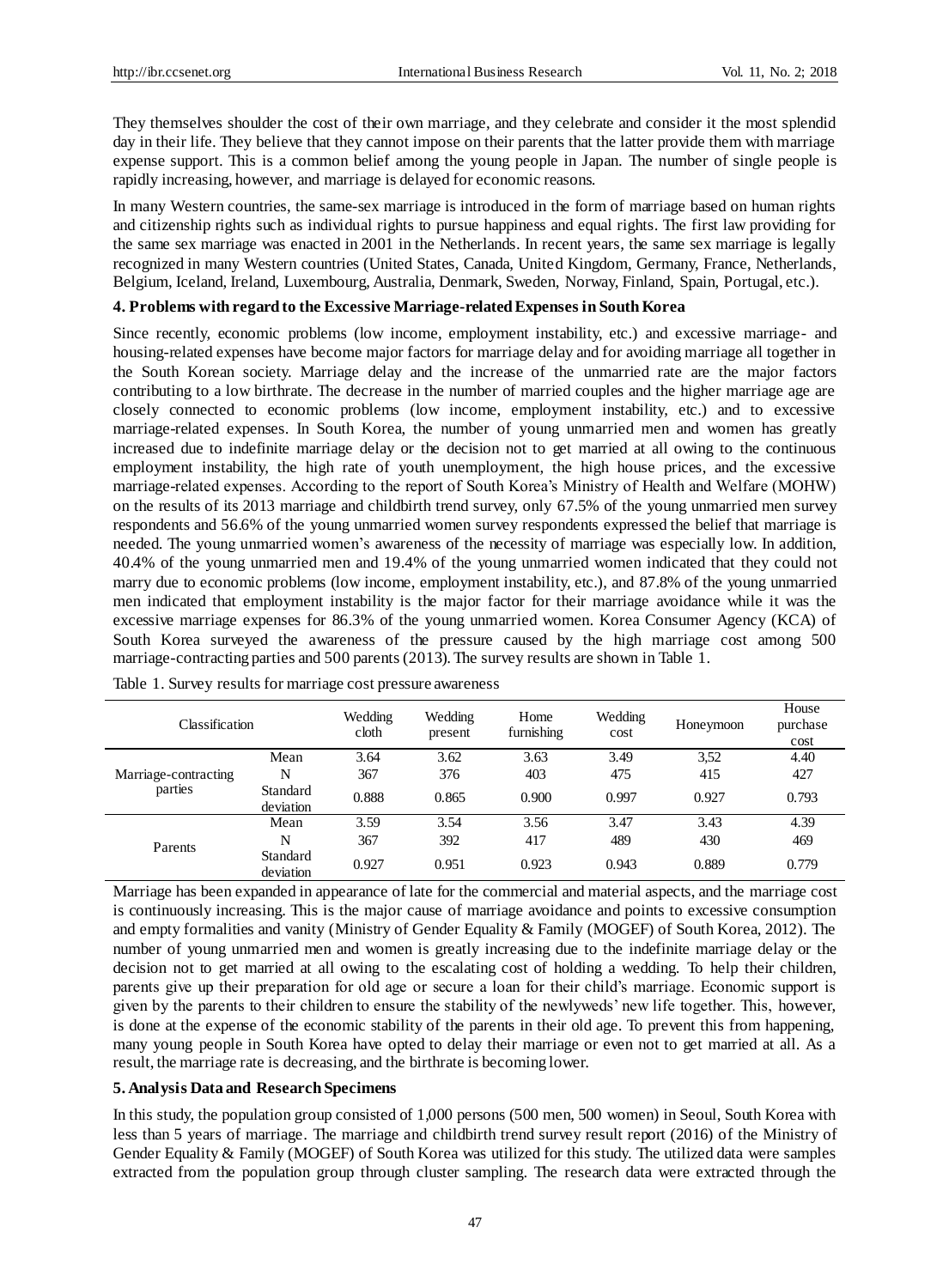framework of sampling in cluster sampling. The general characteristics of the survey sampling that was done are listed in Table 2. In this study, the dependent variables were economic support benefit and economic support provision. Economic support benefit refers to the economic assistance given by the parents of the spouses. Economic support provision, on the other hand, refers to the economic assistance given by men and women to their parents. The independent variables were the matrimonial home, marriage cost, childcare support, and housework support. The independent variables were surveyed to determine if the subjects received parental assistance for these or provided these for themselves. The control variables were the average monthly income, family size, home ownership, and number of children. The natural log value was applied to the analysis model of the average monthly income.

| Classification          | Variable          | Response                    |                  | Mean            | Standard deviation       |                          |
|-------------------------|-------------------|-----------------------------|------------------|-----------------|--------------------------|--------------------------|
|                         |                   |                             | M                | W               | M                        | W                        |
|                         | Economic support  | Yes                         | 331              | 290             | 62                       | 58                       |
| Dependent<br>variable   | benefit           | N <sub>o</sub>              | 169              | 210             | 38                       | 42                       |
|                         | Economic support  | Yes                         | 269              | 281             | $\overline{54}$          | 56                       |
|                         | provision         | N <sub>o</sub>              | 231              | 219             | 46                       | 44                       |
|                         | Matrimonial home  | Parental support            | 391              | 53              | 78                       | 11                       |
|                         |                   | Self-providing              | 109              | 447             | 22                       | 89                       |
|                         |                   | Parental support            | 415              | 389             | 83                       | 78                       |
|                         | Marriage cost     | Self-providing              | 85               | 111             | 17                       | 22                       |
| Independent<br>variable |                   | Yes                         | 235              | 396             | 47                       | 79                       |
|                         | Childcare support | N <sub>o</sub>              | 265              | 104             | 53                       | 21                       |
|                         |                   | Yes                         | 166              | 388             | 33                       | 77                       |
|                         | Housework         | No                          | 334              | 112             | 67                       | 23                       |
|                         |                   | $\mathbf{1}$                | 109              | 118             | 22                       | 23                       |
|                         | Marriage duration | $\overline{c}$              | 120              | 104             | 23                       | 20                       |
|                         |                   | 3                           | 91               | 80              | 18                       | 16                       |
|                         |                   | 4                           | 102              | 92              | 20                       | 19                       |
|                         |                   | 5                           | 78               | 106             | 17                       | 12                       |
|                         |                   | College graduation          | 374              | 403             | 74                       | 80                       |
|                         | Education level   | Master's graduation         | 107              | 86              | 21                       | 17                       |
|                         |                   | Doctoral graduation         | 19               | 11              | 5                        | 3                        |
|                         |                   | Unemployed                  | $\overline{16}$  | $\overline{39}$ | $\overline{4}$           | 10                       |
|                         |                   | Temporary position          | 101              | 140             | 20                       | 28                       |
| Control variable        |                   | Self-employed               | 131              | 143             | 26                       | 29                       |
|                         | Job               | Government/public institute | 80               | 68              | 16                       | 14                       |
|                         |                   | Large/midsize company       | 118              | 87              | 23                       | 17                       |
|                         |                   | Specialized job             | 54               | 23              | 11                       | $\overline{c}$           |
|                         | Average monthly   |                             | <b>USD</b>       | <b>USD</b>      |                          |                          |
|                         | income            | Average monthly income      | 3,456            | 3,001           |                          | $\qquad \qquad -$        |
|                         | Family size       | Average number of members   | $\overline{2.3}$ | 2.8             | $\overline{\phantom{a}}$ | $\overline{\phantom{a}}$ |
|                         |                   | Yes                         | 191              | 38              | 101                      | 20                       |
|                         | Home ownership    | N <sub>o</sub>              | 309              | 62              | 399                      | 80                       |
|                         |                   | Yes                         | 219              | 261             | 44                       | $\overline{52}$          |
|                         | Child             | N <sub>o</sub>              | 281              | 239             | 56                       | 28                       |
| $\sim$                  | $\mathbf{v}$      |                             |                  |                 |                          |                          |

Table 2. General characteristics of survey sampling

 $Note. M = Men, W = Women$ 

## **6. Research Method Design for Analysis**

The mean and the standard deviation were calculated for the analysis of the general characteristics of the sampling, and cross-tabulation was proposed for the analysis of the interrelations of the variables. Cross-tabulation is a method for the analysis of the correlations of the categorical variables. It is a method that utilizes frequency analysis for the mutual independence and relevance analysis of the research variables. In this research, the chi square test was utilized in the algorithm of the crosstabs for the statistical significance test. The verification statistics could be calculated through the chi square distribution. The results of the analysis showed that when the difference was significant, the variables had a correlation. Below is the detailed formula.

$$
x^{2} = \sum_{i} \sum_{j} \frac{(f_{ij} - E_{ij})^{2}}{E_{ij}}
$$
 (1)

In this study, the binary logistic regression model was utilized for the influence factor analysis of the variables. The sum of the Bernoulli trial results is the binomial distribution. Below is the detailed formula.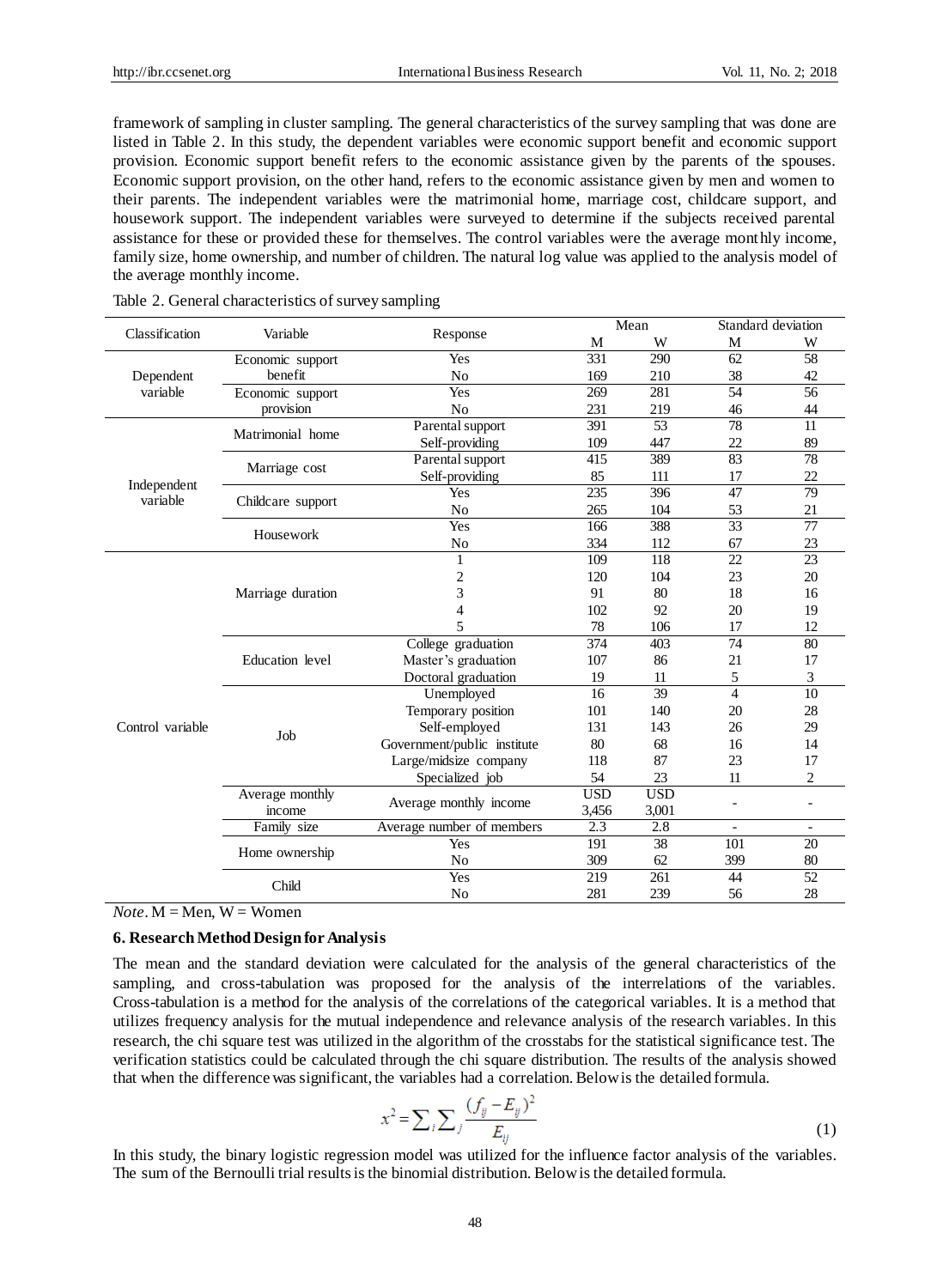$$
P(X = x) = {}_{n}C_{x}\pi^{x}(1-\pi)^{n-x} = \binom{n}{x}\pi^{x}(1-\pi)^{n-x} = \frac{n!}{x!(n-x)!}\pi^{x}(1-\pi)^{n-x}
$$
\n(1)

Below is the detailed formula for the mean of the binominal distribution.

$$
\mu = E(X) = n\pi = np \tag{2}
$$

Below is the detailed formula for the variance of the binominal distribution.<br>  $\sigma^2 = E(S^2) = n\pi(1-\pi) = np(1-p) = npq$ 

$$
\sigma^2 = E(S^2) = n\pi(1 - \pi) = np(1 - p) = npq \tag{3}
$$

## **7. Analysis Results and Interpretation**

Cross-tabulation and correlation analysis were conducted for economic, housework, and childcare support, and the results are shown in Table 3. For economic support, 83% of the male survey respondents and 79% of the female survey respondents were receiving childcare support from their parents while 66% of the men and 71% of the women were receiving housework support. Twelve percent of the men and 5% of the women were not receiving childcare support from their parents, and 44% of the men and 11% of the women were not receiving housework support from them. These results may indicate that economic, housework, and childcare support are provided all together. The correlation coefficients of economic and childcare support are 0.599 for the men and 0.590 for the women while those of economic and housework support are 0.621 for the men and 0.611 for the women. When men and women are receiving economic support from their parents, childcare and housework support are almost always provided as well. In other words, married men and women are being supported in various ways by their parents.

|                             |     |                   |         |            | Childcare support       |            | Housework |            |     |    |  |
|-----------------------------|-----|-------------------|---------|------------|-------------------------|------------|-----------|------------|-----|----|--|
| Classification              |     |                   | М       |            |                         | W          |           | М          |     | W  |  |
|                             |     |                   | Yes     | No         | Yes                     | No         | Yes       | No         | Yes | No |  |
|                             |     | n                 | 275     | 56         | 229                     | 61         | 219       | 112        | 205 | 85 |  |
| Economic                    | Yes | %                 | 83      | 17         | 79                      | 21         | 66        | 34         | 71  | 29 |  |
| support                     |     | n                 | 150     | 19         | 199                     | 11         | 95        | 74         | 187 | 23 |  |
|                             | No  | %                 | 88      | 12         | 95                      |            | 56        | 44         | 89  | 11 |  |
|                             |     | 1006.14***        |         | 1078.60*** |                         | 1006.14*** |           | 1008.71*** |     |    |  |
|                             |     |                   |         |            | Correlation coefficient |            |           |            |     |    |  |
| Classification              |     | Childcare support |         |            |                         | Housework  |           |            |     |    |  |
|                             |     | M                 |         | W          |                         | М          |           | W          |     |    |  |
| Economic support benefit    |     | $0.599***$        |         | $0.590***$ |                         | $0.621***$ |           | $0.611***$ |     |    |  |
| $M$ and $M$ and $M$ and $M$ |     |                   | 444.001 |            |                         |            |           |            |     |    |  |

Table 3. Analysis of economic, housework, and childcare support

*Note*.  $M = Men$ ,  $W = Women$ , \*\*\*p<0.01

Cross-tabulation was also done for the analysis of the correlation between economic support benefit and marriage duration, and the results are shown in Table 4. When the marriage duration increased, the economic support benefit given by the parents minutely decreased. The economic support benefit and economic support provision were thus researched on.

|                                                   |     |           |        |    |           |    |         | Marriage duration |         |           |        |    |
|---------------------------------------------------|-----|-----------|--------|----|-----------|----|---------|-------------------|---------|-----------|--------|----|
| Classification                                    |     |           | l year |    | 2 years   |    | 3 years |                   | 4 years |           | 5 Year |    |
|                                                   |     |           | М      | W  | М         | W  | М       | W                 | М       | W         | М      | W  |
| Yes<br>Economic<br>support<br>No<br>benefit       |     | n         | 70     | 57 | 63        | 59 | 71      | 65                | 67      | 54        | 60     | 55 |
|                                                   | %   | 21        | 20     | 19 | 20        | 22 | 22      | 20                | 19      | 18        | 19     |    |
|                                                   |     | n         | 33     | 38 | 35        | 45 | 33      | 47                | 34      | 39        | 34     | 41 |
|                                                   |     | $\%$      | 20     | 18 | 21        | 21 | 19      | 22                | 20      | 19        | 20     | 20 |
|                                                   |     | n         | 51     | 51 | 58        | 59 | 60      | 50                | 49      | 53        | 55     | 60 |
| Economic                                          | Yes | %         | 19     | 19 | 21        | 21 | 22      | 19                | 18      | 20        | 20     | 21 |
| support                                           |     | n         | 59     | 49 | 50        | 43 | 41      | 41                | 43      | 46        | 38     | 40 |
| provision                                         | No  | $\%$      | 25     | 22 | 22        | 20 | 18      | 19                | 19      | 21        | 16     | 18 |
|                                                   |     |           |        |    |           |    |         | $x^2$             |         |           |        |    |
| Classification                                    |     | Men       |        |    |           |    | Women   |                   |         |           |        |    |
| Economic support benefit                          |     | 39.183*** |        |    | 41.821*** |    |         |                   |         |           |        |    |
| Economic support provision                        |     |           |        |    | 23.910*** |    |         |                   |         | 28.349*** |        |    |
| <i>Note</i> . $M = Men$ , $W = Women$ , ***p<0.01 |     |           |        |    |           |    |         |                   |         |           |        |    |

Table 4. Economic support for marriage duration

*Note*.  $M = Men$ ,  $W = Women$ , \*\*\*p<0.01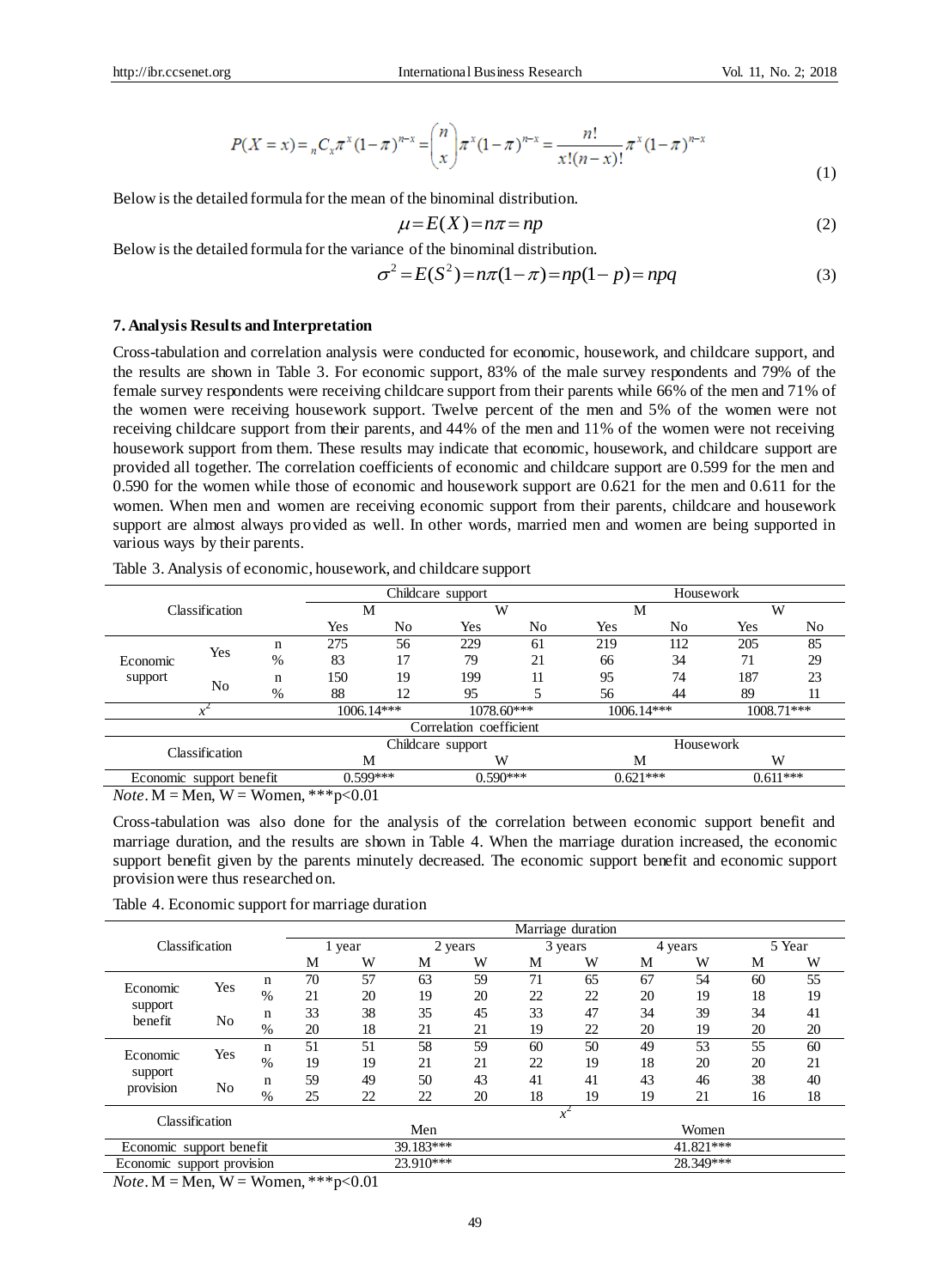The economic support for the marriage-related expenses and the matrimonial home purchase cost is shown in Table 5.

|                     |                |             | Marriage cost    |                  |                  |                |  |  |  |
|---------------------|----------------|-------------|------------------|------------------|------------------|----------------|--|--|--|
| Classification      |                | M           |                  | W                |                  |                |  |  |  |
|                     |                |             | Parental support | Self-providing   | Parental support | Self-providing |  |  |  |
|                     |                | $\mathbf n$ | 281              | 50               | 235              | 55             |  |  |  |
| Economic<br>support | Yes            | $\%$        | 85               | 15               | 81               | 19             |  |  |  |
|                     |                | n           | 130              | 39               | 176              | 34             |  |  |  |
| benefit             | N <sub>o</sub> | $\%$        | 48               | 52               | 84               | 16             |  |  |  |
|                     | $x^2$          |             | $4.131*$         |                  | 5.058*           |                |  |  |  |
|                     | Yes            | n           | 207              | 62               | 249              | 32             |  |  |  |
| Economic            |                | $\%$        | 77               | 23               | 89               | 11             |  |  |  |
| support             | N <sub>o</sub> | n           | 185              | 46               | 190              | 29             |  |  |  |
| provision           |                | $\%$        | 80               | 20               | 86               | 14             |  |  |  |
|                     | $x^2$          |             | 18.790***        |                  | 17.103***        |                |  |  |  |
|                     |                |             |                  | Matrimonial home |                  |                |  |  |  |
|                     | Classification |             | $\mathbf M$      |                  | W                |                |  |  |  |
|                     |                |             | Parental support | Self-providing   | Parental support | Self-providing |  |  |  |
|                     | Yes            | n           | 263              | 68               | 259              | 31             |  |  |  |
| Economic            |                | $\%$        | 80               | 20               | 89               | 11             |  |  |  |
| support             | N <sub>o</sub> | n           | 146              | 23               | 150              | 19             |  |  |  |
| benefit             |                | $\%$        | 54               | 46               | 71               | 29             |  |  |  |
|                     | $x^2$          |             | 0.106            |                  | 0.091            |                |  |  |  |
|                     | Yes            | n           | 249              | 20               | 261              | 20             |  |  |  |
| Economic            |                | $\%$        | 93               | 7                | 91               | 9              |  |  |  |
| support             | N <sub>o</sub> | n           | 188              | 43               | 207              | 12             |  |  |  |
| provision           |                | $\%$        | 81               | 19               | 95               | 5              |  |  |  |
|                     | $x^2$          |             | 14.010***        |                  | 16.714***        |                |  |  |  |

Table 5. Economic support for marriage cost and matrimonial home

*Note*.  $M =$  Men,  $W =$  Women,  $*_{p} < 0.1$ ,  $*_{p} < 0.05$ ,  $*_{p} < 0.01$ 

Eighty five percent of the male subjects and 81% of the female subjects received economic support for their marriage-related expenses from their parents while 85% of the former and 81% of the latter provided for themselves. The chi-squared value was significant, with a 90% confidence level. The matrimonial home purchase cost economic support from the parents was not statistically significant, but the economic support for the marriage-related expenses was. The percentage of men who received marriage-related expenses economic support from their parents was 77%, and the percentage of women who received the same from their parents was 89%. The percentage of men who received matrimonial home economic support from their parents was 93%, and the percentage of women who received the same from their parents was 91%. These results are more statistically significant than the percentages of the men and women who provided for themselves.

Logistic regression was done for the influence factor analysis, with economic support benefit and economic support provision as the dependent variables. These were statistically significant. The results of the influence factor analysis are presented in Table 6.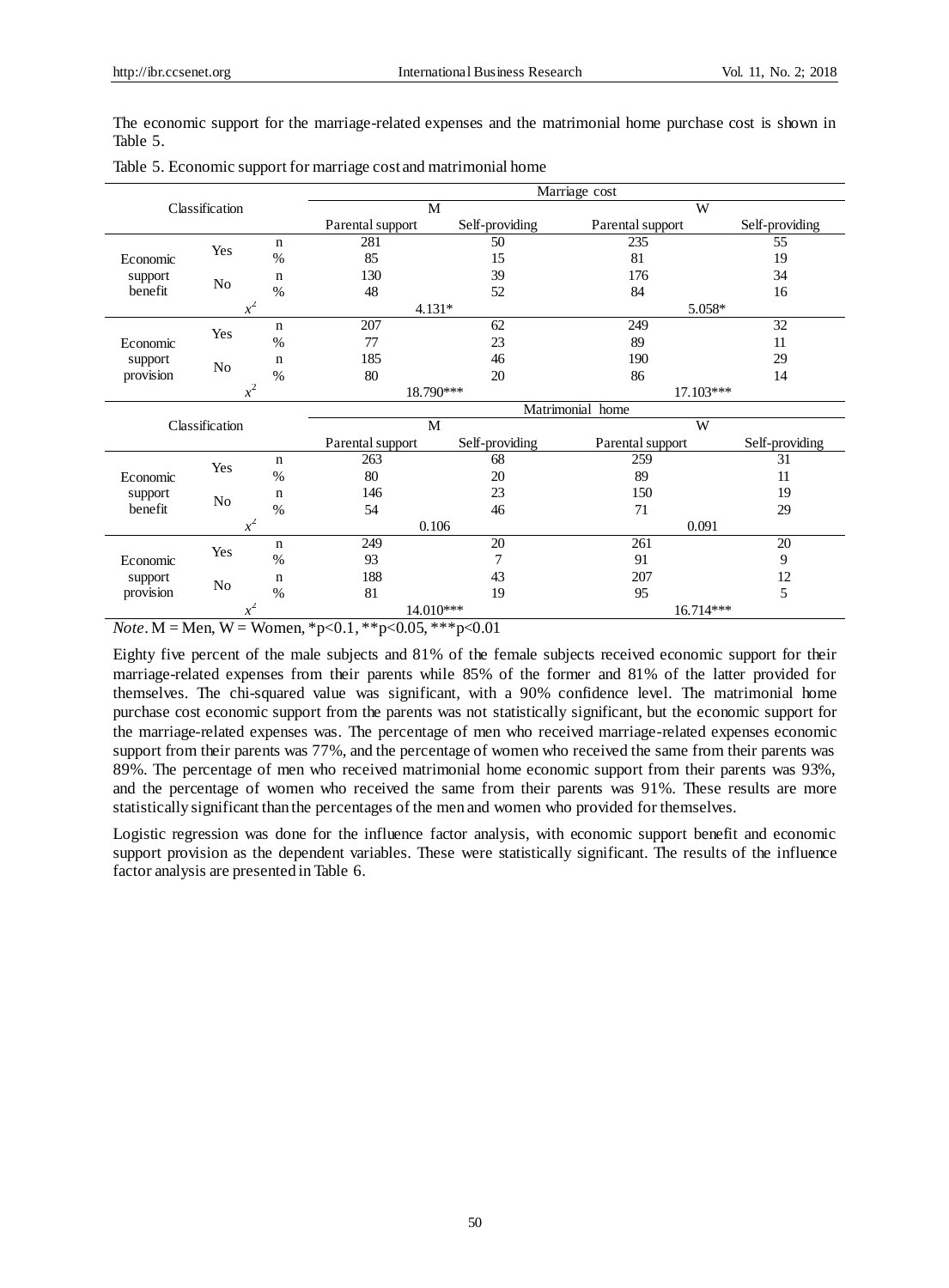|                         |                                        | Economic support benefit |                            |                          |            |  |
|-------------------------|----------------------------------------|--------------------------|----------------------------|--------------------------|------------|--|
|                         | Classification                         | $M(n=500)$               |                            | $W(n=500)$               |            |  |
|                         |                                        | $\overline{B}$           | Odds ratio                 | $\overline{B}$           | Odds ratio |  |
| Dependent               | Economic support benefit (No)          | $-0.503$                 | 0.671                      | 0.108                    | 0.359      |  |
| variable                | Economic support provision (No)        |                          |                            |                          |            |  |
|                         | Matrimonial home<br>(Parental support) | 0.678                    | 1.059                      | 0.450                    | 1.141      |  |
| Independent             | Marriage cost (Parental support)       | $-0.033$                 | 0.837                      | $-0.021*$                | 0.931      |  |
| variable                | Childcare support (No)                 | $1.063***$               | 6.517                      | 1.716***                 | 3.145      |  |
|                         | Housework (No)                         | 1.821***                 | 5.170                      | $1.347***$               | 4.583      |  |
|                         | Marriage duration                      | 0.008                    | 1.106                      | $-0.313$                 | 1.110      |  |
|                         | Education level                        | 0.117                    | 1.017                      | 0.230                    | 1.008      |  |
|                         | Job                                    | $-0.061*$                | 0.515                      | $-0.070*$                | 0.900      |  |
| Control                 | Average monthly income                 | $-0.471***$              | 0.615                      | $-0.381***$              | 0.564      |  |
| variable                | Family size                            | $-0.171*$                | 0.917                      | $-0.239*$                | 1.001      |  |
|                         | Home ownership (No)                    | $-0.061$                 | 0.871                      | $-0.058$                 | 0.770      |  |
|                         | Child (No)                             | $-0.331$                 | 1.213                      | $-0.238$                 | 1.008      |  |
|                         | Constant term                          | 1.116                    | 3.870                      | 1.406                    | 5.101      |  |
|                         | Model $x^2$                            | 1210.391***              |                            | 1099.410***              |            |  |
|                         | -2 log likelihood                      |                          | 2010.45                    | 3014.17                  |            |  |
|                         | Nagelkerke $R^2$                       | 0.671                    |                            | 0.717                    |            |  |
|                         |                                        |                          | Economic support provision |                          |            |  |
|                         | Classification                         | $M(n=500)$               |                            | $W(n=500)$               |            |  |
|                         |                                        | $\overline{B}$           | Odds ratio                 | $\overline{B}$           | Odds ratio |  |
| Dependent               | Economic support benefit (No)          |                          |                            | $\overline{\phantom{a}}$ |            |  |
| variable                | Economic support provision (No)        | $-0.506***$              | 0.670                      | 0.091                    | 0.353      |  |
|                         | Matrimonial home<br>(Parental support) | $-0.308***$              | 0.854                      | $-0.235**$               | 0.768      |  |
| Independent<br>variable | Marriage cost (Parental support)       | $-0.129$                 | 0.719                      | 0.001                    | 0.871      |  |
|                         | Childcare support (No)                 | $-0.180$                 | 0.551                      | $-0.019$                 | 0.495      |  |
|                         | Housework (No)                         | $0.451**$                | 1.708                      | $0.391***$               | 1.047      |  |
|                         | Marriage duration                      | $-0.041$                 | 0.881                      | $-0.091$                 | 0.003      |  |
|                         | Education level                        | 0.147                    | 1.001                      | 0.106                    | 1.081      |  |
|                         | Job                                    | $-0.017**$               | 0.340                      | $-0.067$                 | 1.740      |  |
| Control<br>variable     | Average monthly income                 | $0.747***$               | 1.901                      | $0.593***$               | 1.070      |  |
|                         | Family size                            | 0.017                    | 1.030                      | 0.131                    | 0.933      |  |
|                         | Home ownership (No)                    | $-0.001$                 | 0.885                      | $-0.034$                 | 0.901      |  |
|                         | Child (No)                             | 0.014                    | 0.718                      | 0.003                    | 0.839      |  |
|                         | Constant term                          | 1.116                    | $-0.671$                   | 0.005                    | $-0.443$   |  |
|                         | Model $x^2$                            | 1210.391***              |                            |                          | 141.03***  |  |
|                         | -2 log likelihood                      |                          | 2010.45                    | 2987.693                 |            |  |
|                         |                                        |                          |                            |                          |            |  |

## Table 6. Influence factor analysis

*Note*. M = Men, W = Women,  $*_{p<0.1}$ ,  $*_{p<0.05}$ ,  $*_{p<0.01}$ 

Two models were interpreted and compared for statistical significance. The two models consisted of the control variables for economic support benefit and those for economic support provision. The number of subjects who received matrimonial home purchase economic support was statistically significant. When matrimonial home support was received from the parents, the economic support provision by the parents increased. This result indicates long-term reciprocity between the parents and their children. Also, the economic support for the marriage-related expenses was found to have had long-term reciprocity and to have been statistically significant. In the economic support benefit model, the childcare, housework, and economic support benefits were statistically significant. In the economic support provision model, housework support was statistically significant. When childcare or housework support was provided by the parents, the probability of the children receiving economic support increased. This means that parents provide their children with various kinds of support. When economic support is provided by the parents, the probability of the parents receiving economic support from their children is low. This means that the reciprocal relationship is not short-term. In the economic support provision model, housework and economic support provision showed a positive relationship. The provision of housework support by the parents increased the probability of their economic support provision to their children. They showed a reciprocal relationship in the short term. The statistically significant variables are as follows. The job, average monthly income, family size, and number of children of the subjects showed a statistically significant relationship with economic support benefit. In the economic support benefit model, the economic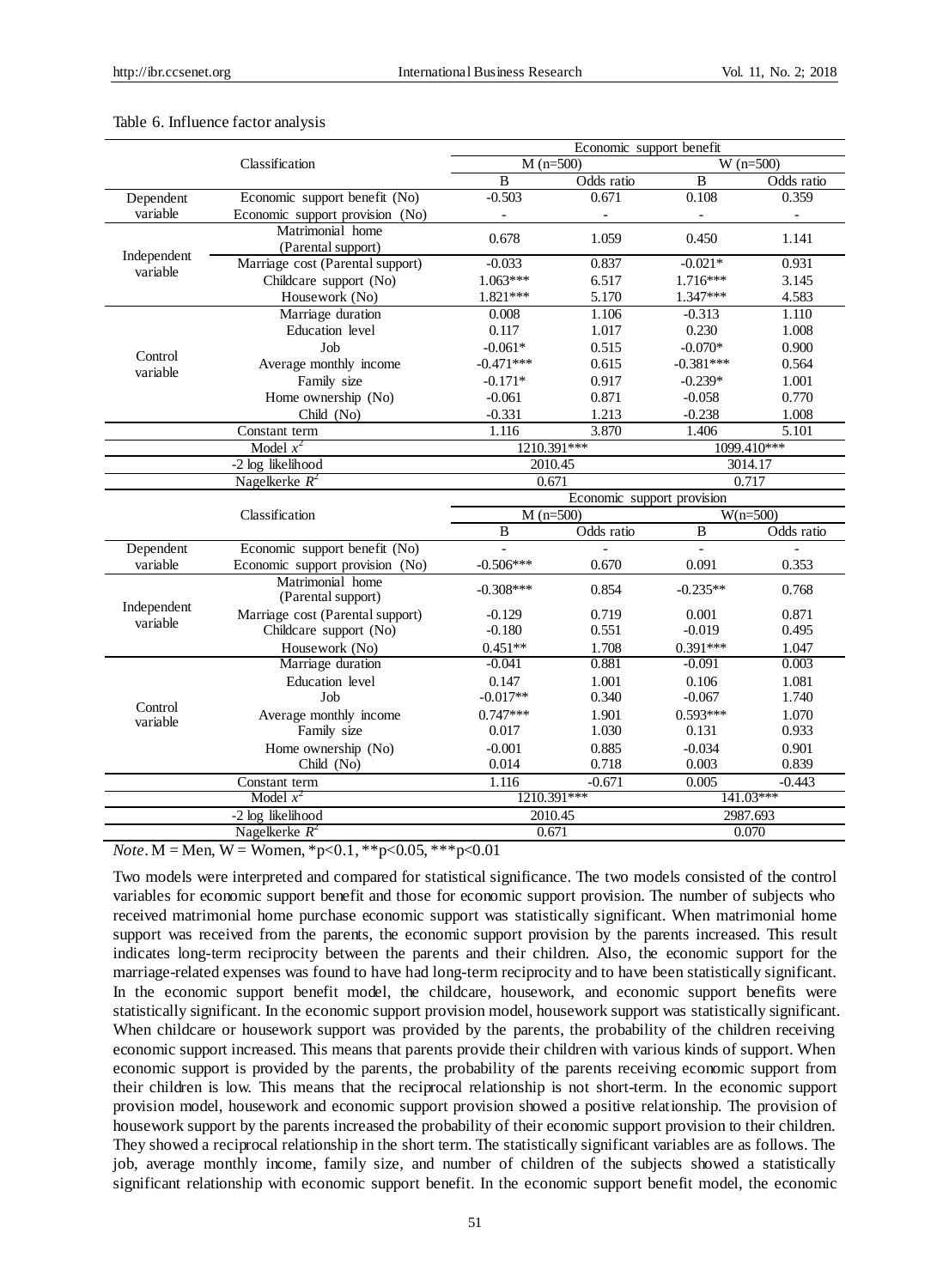support benefit probability decreased for the male and female subjects who had an occupation, whose average monthly income was high, and who had a large family. The economic support benefit probability increased, however, with childcare support. When the average monthly income was high, the economic support provision probability was also high.

## **8. Policy Discussion for Addressing the Problem of Excessive Marriage-related Expenses**

In South Korea, the major causes of excessive marriage-related expenses are the psychological factor on the part of men and women, the social structural factor, the wrong set of values of the people, the parental psychological factor, the bombastic propaganda of mass media, and the specialized marriage market. The regulation policy of the government is essential for preventing excessive consumption. For instance, in South Korea, the rental house supply has focused on the lower-income group. The newlywed support policy should be expanded to include the provision of economic support to those beyond the lower-income group. Also, the relevant government policy should focus on the provision of rental house supply and house purchase cost economic support for newlyweds. Active support is also needed for the government-led supply of cheap housing. In addition, in South Korea, the societal tendencies are the core factor contributing to the excessive marriage-related expenses. That is, the people want to put their economic status and personal fame on exhibit through conspicuous consumption. The overall efforts of the society are thus needed to be able to address the problem of excessive marriage-related expenses. On the part of the marriage-contracting parties, their efforts are also very important in addressing the aforementioned problem of excessive marriage-related expenses in South Korea. For one, the said expenses should be divided equally between them based on egocentrism and the principle of equality. The contracting parties should also prepare for their future marriage and family expenditures by limiting their daily expenditures. Developing a desirable set of values is very important for marriage. Furthermore, a premarital education program is needed for the marriage-contracting parties and their parents. Small weddings and desirable consumption should be aggressively promoted for the prevention of excessive marriage-related expenses. Couples should also have already worked for more than 10 years before getting married so that they could afford the purchase cost of a house in Seoul.

As mentioned earlier, in South Korea, many young unmarried men and women are avoiding marriage or have decided not to get married at all due to the excessive marriage-related expenses and the very high house purchase cost. The house purchase cost is also the major factor contributing to the indefinite marriage delay. The parents shoulder the house purchase cost for their child, but this threatens the economic stability of the parents in old age. Therefore, the economic dependence of children should be decreased for the sake of the parents. The government should develop and promote an exemplary marriage model. A wedding product and service information comparison system should also be constructed, and public facilities should be utilized as wedding halls.

## **9. Conclusions**

The excessive marriage-related expenses in South Korea have given rise to various other social problems, such as marriage delay, marriage abandonment, and a low birthrate. Job, marriage, and childbirth abandonment have become social buzzwords and serious social problems in South Korea of late. The marriage rate is decreasing and the birthrate is continuously becoming lower due to the indefinite marriage delay or the decision not to get married at all. South Korea has already entered the realm of an aging society due to its low birthrate and increasing aging population. This causes productivity decline and low economic growth through a decrease in the productive population of the country.

The young unmarried men or women in the country generally cannot adequately prepare themselves to shoulder the purchase cost of their house after getting married. Thus, their parents purchase their house for them. In South Korea, the parental support, however, does not end here. If the child requests for economic support after marriage, the parents oblige through economic resource transfer. This has become a serious social problem in South Korea. The number of young unmarried men and women is greatly increasing due to the indefinite marriage delay or the decision not to get married at all owing to the prohibitive cost of getting married. To help their children, parents give up preparing for their old age or secure a loan for their children. The economic support from the couple's parents contributes to the life stability of the newlyweds but threatens the economic stability of the couple's parents in old age. The lack of work and leisure for the country's aged population has also emerged as a social problem.

In this research, 1,000 persons (500 men, 500 women) in Seoul with less than 5 years of marriage were surveyed for excessive marriage-related expenses analysis. The marriage and childbirth trend survey results report (2016) of the Ministry of Gender Equality & Family (MOGEF) of South Korea was utilized for this purpose. The utilized data were extracted as a sample from the population group, through cluster sampling. The research data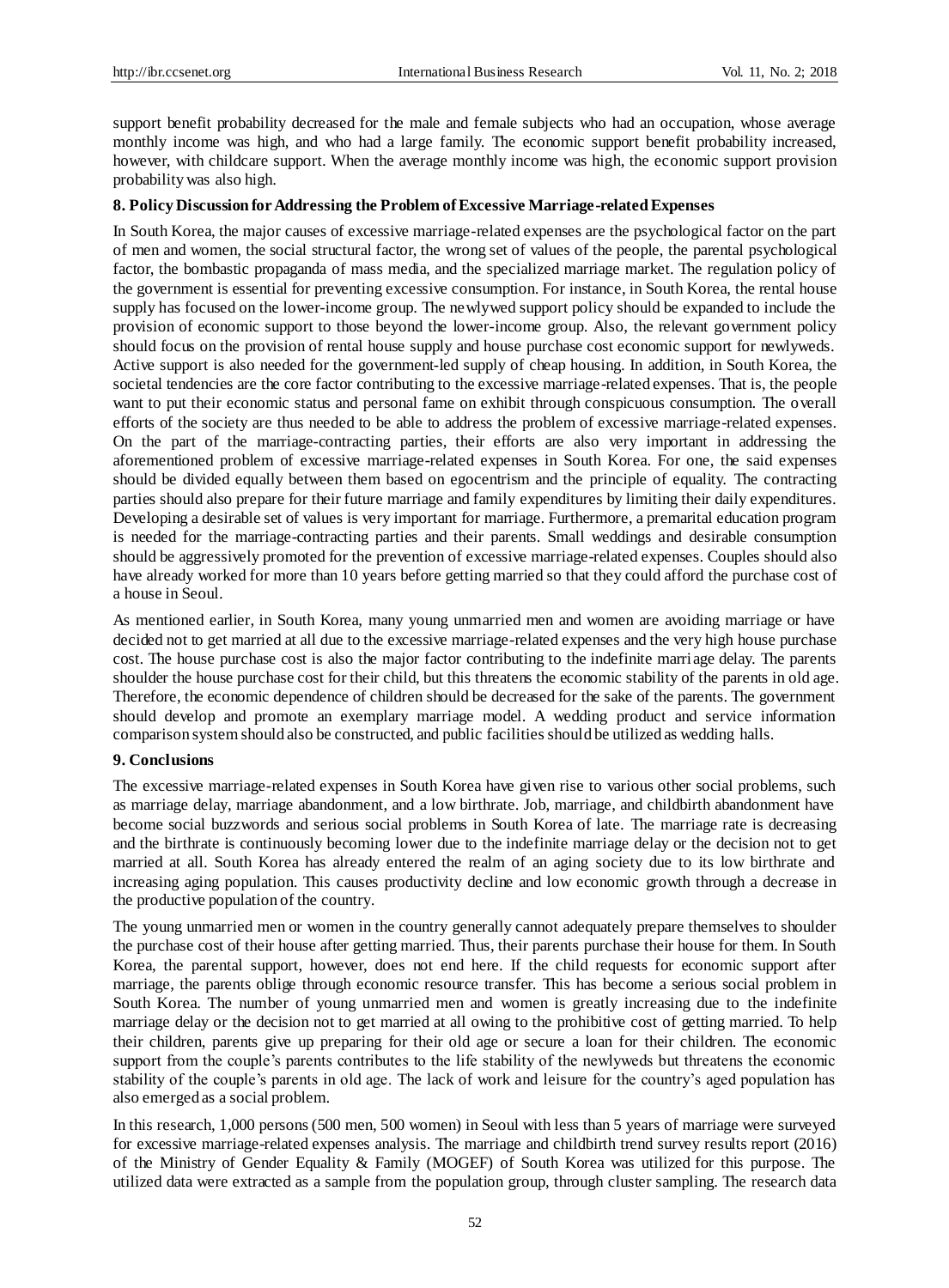were extracted through the framework of sampling in cluster sampling. Logistic regression was conducted for the influence factor analysis. Economic support benefit and economic support provision were the dependent variables, and they were found to be statistically significant. From this it was determined that the parental economic support for the marriage-related expenses has statistically significant long-term reciprocity. In the economic support benefit model, the childcare, housework, and economic support provision were also statistically significant. In the economic support provision model, the housework support provision was statistically significant. That is, when childcare or housework support was provided, the probability of receiving economic support benefit increased. This means that the parents provide their children with various kinds of support.

This paper discusses and presents the policy direction for addressing the problem of excessive marriage-related expenses. It is expected that the proposed policy direction for addressing the problem of excessive marriage-related expenses will contribute to the prevention thereof, and of marriage delay. It is also believed that the policy direction proposed in this paper will have global implications and will be able to help address the problem of excessive marriage-related expenses through research result sharing.

## **References**

- Allendorf, K., & Ghimire, D. J. (2013). Determinants of marital quality in an arranged marriage society. *Social Science Research*, *42*(1), 59-70. https://doi.org/10.1016/j.ssresearch.2012.09.002
- Amato, P. R. (2007). Transformative processes in marriage: some thoughts from a sociologist. *Journal of Marriage and the Family*, *69*(2), 305-309. https://doi.org/10.1111/j.1741-3737.2007.00365.x
- Brake, E. (2007). Marriage, morality, and institutional value. *Ethical Theory and Moral Practice*, 10(3), 243-254. https://doi.org/10.1007/s10677-007-9066-6
- Carrington, C. (2002) Marriage. *Qualitative Sociology*, *25*(1), 165-168. https://doi.org/10.1023/A:1014380913536
- Fincham, F. D., Stanley, S. M., & Beach, S. R. (2007). Transformative processes in marriage: An analysis of emerging trends. *69*(2), 275-292. https://doi.org/10.1111/j.1741-3737.2007.00362.x
- Gottman, J., Swanson, C., & Swanson, K. (2002). A general systems theory of marriage: nonlinear difference equation modeling of marital interaction. *Personality and Social Psychology Review*, *6*(4), 326-340. https://doi.org/10.1207/S15327957PSPR0604\_07
- Groot, W. & Van Den Brink, H. M. (2003). Match Specific Gains to Marriage: A Random Effects Ordered Response Model. *37*(3), 317-325.
- Jackson, G. L., Krull, J. L., Bradbury, T. N., & Karney, B. R. (2017). Household income and trajectories of marital satisfaction in early marriage. *Journal of Marriage and the Family*, *79*(3), 690-704. https://doi.org/10.1111/jomf.12394
- Korea National Statistical Office (KOSTAT) (2016). *The statistics report*, Korea National Statistical Office (KOSTAT) of South Korea.
- Lefgren, L., & McIntyre, F. (2006). The relationship between women's education and marriage outcomes. *Journal of labor economics*, *24*(4), 787-830. https://doi.org/10.1086/506486
- Legros, P., & Newman, A. (2010). Co-ranking mates: Assortative matching in marriage markets. Economics letters, *106*(3), 177-179. https://doi.org/10.1016/j.econlet.2009.11.013
- Lin, W. F., Li, T. S., & Chen, L. H. (2017). Sacrifice in a Supportive Marriage: Social Support as a Moderator Buffers the Negative Effects of Sacrifice in Marriage. *Journal of Happiness Studies*, *18*(2), 575-589. https://doi.org/10.1007/s10902-016-9738-9
- Madison, J. K. & Madison, L. S. (2013). A Review of Research-Based Interventions on Marriage Preparation. *Journal of Rational Emotive and Cognitive Behavior Therapy*, *31*(2), 67-74. https://doi.org/10.1007/s10942-013-0160-5
- Mair, J. (2006). A Modern Marriage? *Edinburgh Law Review*, *10*(3), 333-351. https://doi.org/10.3366/elr.2006.10.3.333
- McKenzie, L., & Dales, L. (2017). Choosing love? Tensions and transformations of modern marriage in married at first sight. *Continuum – Murdoch then mt lawley*, *31*(6), 857-867. https://doi.org/10.1080/10304312.2017.1334873